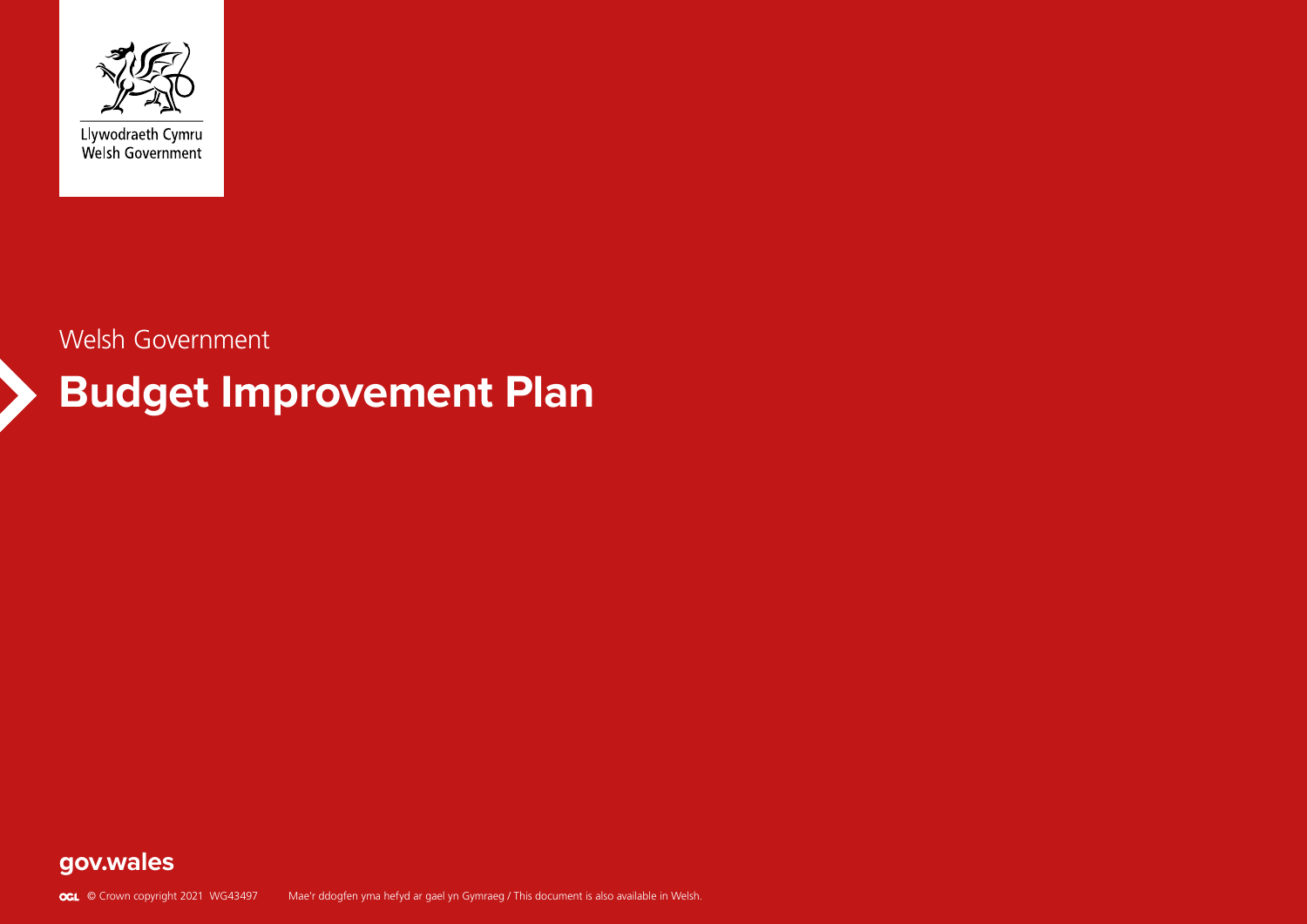## <span id="page-1-0"></span>**Contents**

1

| <b>Introduction</b>                                                                                                                                                                           | 1                                                                                      |
|-----------------------------------------------------------------------------------------------------------------------------------------------------------------------------------------------|----------------------------------------------------------------------------------------|
| <b>Spending Decisions</b>                                                                                                                                                                     |                                                                                        |
| Embedding the Act in budget decisions<br>Longer-term financial planning<br><b>Prevention Agenda</b><br>Responding to climate change and biodiversity<br><b>Transparency of Budgetary Data</b> | $\overline{2}$<br>$\overline{2}$<br>$\overline{2}$<br>$\overline{2}$<br>$\overline{2}$ |
| <b>Fiscal &amp; Economic Analyses and Assessing Impact</b>                                                                                                                                    | $\mathbf{2}$                                                                           |
| <b>Fiscal Analyses</b><br><b>Economic Analyses</b><br>Assessing Impact of Budget decisions                                                                                                    | $\overline{2}$<br>$\overline{2}$<br>$\overline{2}$                                     |
| <b>Infrastructure Planning</b>                                                                                                                                                                | $\overline{2}$                                                                         |
| <b>Supplementary Budgets</b>                                                                                                                                                                  | $\overline{2}$                                                                         |
| <b>Welsh Taxes</b>                                                                                                                                                                            | $\overline{2}$                                                                         |
| <b>Tax and Budget Engagement</b>                                                                                                                                                              | $\mathbf 2$                                                                            |
| How does it all work together?                                                                                                                                                                | 3                                                                                      |
| Update on Progress against planned improvements during 2021                                                                                                                                   | 4                                                                                      |
| <b>Spending Decisions</b>                                                                                                                                                                     | 4                                                                                      |
| <b>Supplementary Budgets</b>                                                                                                                                                                  | 4                                                                                      |
| Infrastructure Planning                                                                                                                                                                       | 4                                                                                      |
| <b>Welsh Taxes</b>                                                                                                                                                                            | 4                                                                                      |
| Fiscal & Economic Analyses and Assessing Impact                                                                                                                                               | 4                                                                                      |
| <b>Tax and Budget Engagement</b>                                                                                                                                                              | 5                                                                                      |
| Detailed progress and planned delivery outline                                                                                                                                                | 6                                                                                      |
| <b>Key</b>                                                                                                                                                                                    | 13                                                                                     |

We have committed to publishing the Plan annually, to recognise the ongoing nature of driving and sustaining longer term change. Our overall aim is that these planned improvements to the budget process will result in greater transparency in the annual Budget documentation to demonstrate how the Act has influenced budget decisions.

# Introduction

As part of the 2020-21 Budget, we published a Budget Improvement Plan for the first time. The Plan outlined our vision, including short and medium-term ambitions over the next five years, to improve the budget process using the Well-being of Future Generations Act (WFG Act) and the five ways of working to drive continuous improvement.

This updated Plan continues to show how we have built, or plan to build, on this work in future years, including the measures we have undertaken during the current budget cycle.

The Plan is published against the ongoing backdrop of responding to the effects of the COVID-19 pandemic, the impacts of the UK's exit from the EU and the climate and nature emergency. This acutely highlights the importance of maintaining progress on our longer term reforms. Despite this context we have remained focussed on our longer term ambitions to reform budget and tax processes. We have undertaken the first multi-year spending review since 2015. We have engaged with other governments on approaches to gender budgeting, alongside how to further embed well-being approaches and how to better assess carbon impacts.

We have maintained delivery of core areas of our Plan, reforming our approach to capital and infrastructure policy through undertaking a fundamental zero-based review to align with the establishment of a new 10 year Wales Infrastructure Investment Strategy, with addressing the climate and nature emergency central to its development. We have continued our work on gender budgeting with two further pilot areas to take forward our approach, building on the lessons of the Personal Learning Account pilot. We have also maintained focus on reforming the Budget Advisory Group for Equality.

In the New Year we will formally establish a Budget Improvement Impact Advisory Group. Maintaining equality at its heart, this strengthened Group will further embed our integrated approach through better understanding the intersectionality between social, cultural, economic and environmental impacts to maximise the impacts of available funding in line with the Well-being of Future Generations Act. This Group will engage and influence improvements to budget and tax processes, in turn supporting the delivery of the Budget Improvement Plan.

Pages 4 and 5 of this Plan include a more detailed summary of our progress made across our budget and tax processes.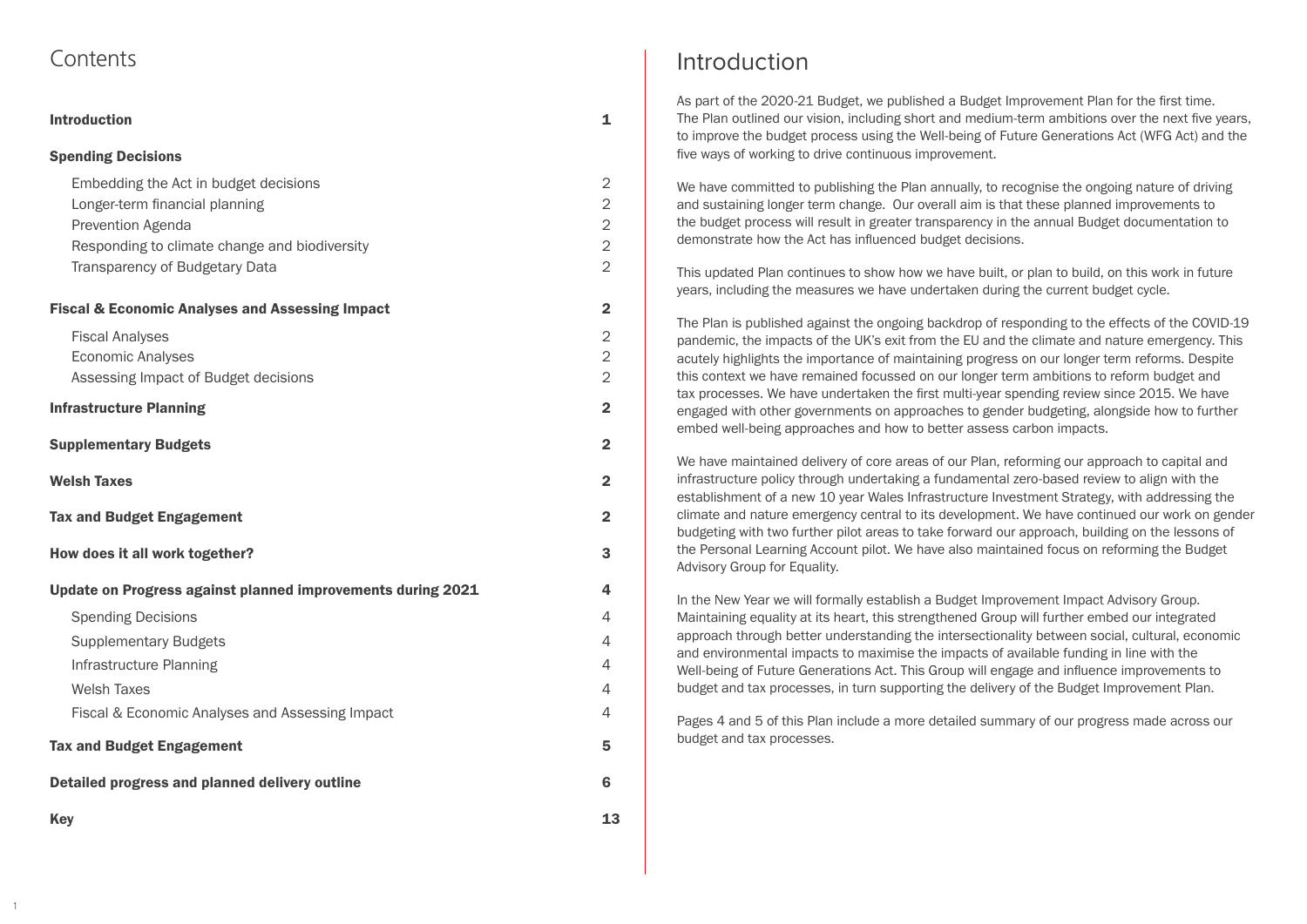- 1. **Spending Decisions** To improve existing processes across Welsh Government that identify and develop spending proposals, improve capabilities to prioritise decisions that more clearly align with the well-being goals and ways of working and to explore opportunities to improve longer-term planning.
	- **Embedding the Act in budget decisions** To explore how we can more clearly demonstrate the ways in which the Act is shaping high-level spending priorities, and our medium-term plans to align the annual Budget process and ongoing budgeting activities across the wider organisation to take forward these improvements. This will align with the other work areas which capture the more detailed actions we will take towards embedding the Act.
	- **Longer-term financial planning** To identify how we can further embed longer-term financial planning into annual budget preparations drawing on sources such as the Future Trends Report and approaches such as scenario modelling.
	- **Prevention agenda** To demonstrate how we are taking forward the prevention agenda, with a focus on how we deploy our resources to support a shift in preventative activities.
	- **Responding to climate change and biodiversity** To review how we need to change our budgetary approaches to respond to the challenges of climate change; including minimising carbon impacts and increasing biodiversity, based on current and emerging evidence.
	- **Transparency of Budgetary data** To demonstrate our plans to publish financial data in more open and accessible formats to support its use.

#### 2. **Fiscal & Economic Analyses and Assessing Impact:**

- **Fiscal Analyses** To develop capability to understand the distributional impact of both public spending and taxation decisions.
- **Economic Analyses** To continue to develop the Chief Economist's report to reflect more fully the well-being goals, and developing Value for Money guidance, including an assessment of the recently revised Green Book to determine whether a Welsh Annex is needed to ensure the implications of the Act are fully reflected in the application of the guidance.
- **Assessing Impact of budget decisions to improve outcomes** To improve our processes around decision-making on spending proposals to better link spending to outcomes. This includes work to revisit and clarify purpose of the Strategic Integrated Impact Assessment (SIIA) of the budget and the evidence-base underpinning it and exploring and developing a gender budgeting approach.
- 3. **Infrastructure Planning** To improve how we consider and align strategic priorities and decisions on capital investment, noting the long-term nature of capital expenditure and the need for greater integration. We will use the opportunity presented by the new Wales Infrastructure Investment Strategy (WIIS) to set out these priorities.
- 4. **Supplementary Budgets** To continue to develop a more comprehensive account on significant allocations from reserves, learning from the approach to the supplementary budgets of 2020-21. We will consider developments occurring in other areas of the budget planning process and assess if, and how, these are appropriate for the supplementary budget process.
- 5. **Welsh Taxes**  To demonstrate how we are taking forward delivery under our tax policy framework aligned with our five tax policy principles. This area will explore how we can raise revenue to fund public services as fairly as possible. Tax should help deliver wider fiscal and policy objectives. We will ensure tax policy is simple, clear, progressive and stable, with legislative and administrative clarity and efficiency.
- 6. **Tax and Budget engagement** To develop a strategic approach to engagement on the Budget, from raising awareness of public spending and taxation; engaging meaningfully with key stakeholders and individuals impacted by budget decisions to discuss and consider their views; and working collaboratively with stakeholders to shape improvements to spending and taxation proposals.

The conceptual diagram on the next page sets out the relationship between the different aspects of the annual Budget included in this Plan, and summarised above.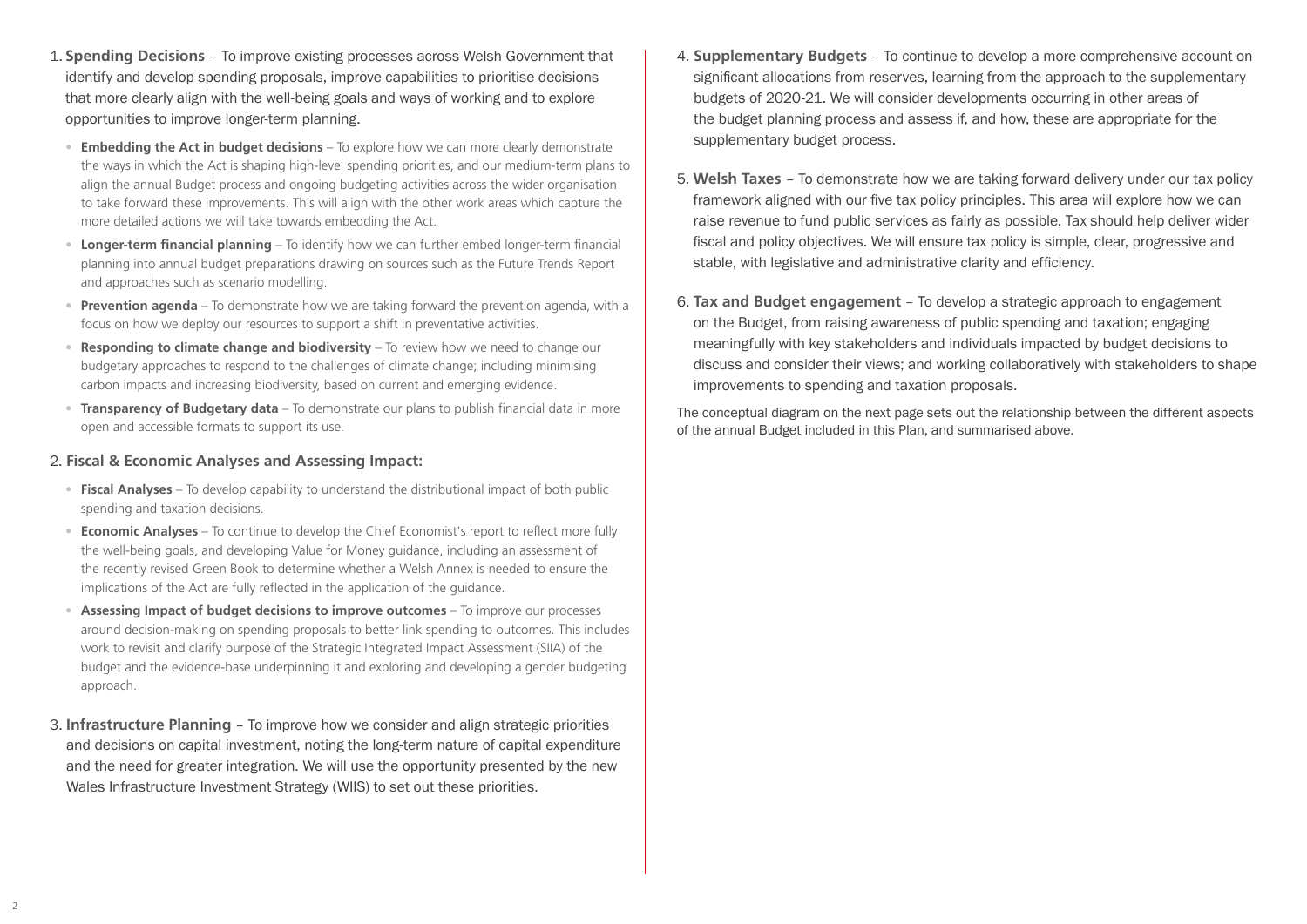# <span id="page-3-0"></span>How does it all work together?



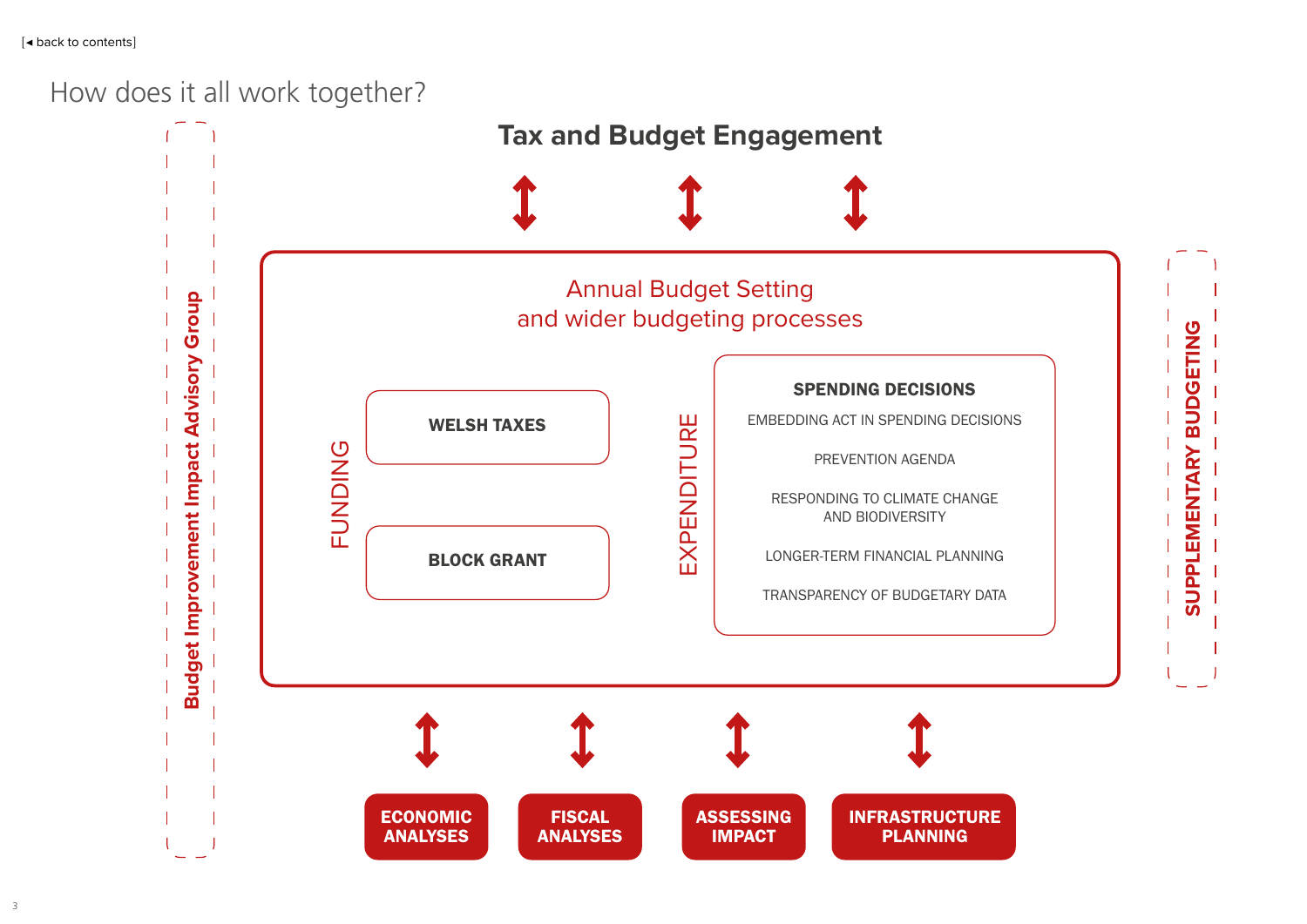# Update on progress against planned improvements during 2021

A summary of progress against planned improvements during this period is provided below. Despite the challenging context during the year, we have been able to make good progress in a number of areas. As is the nature of systemic and long term change, in some areas we have had to adapt our plans to reflect the changing circumstances and to demonstrate learning delivering our ambitions will require an adapted approach. These ambitions continue to be reflected in our future Plan, albeit with adjusted timescales.

#### **Spending Decisions**

- We have balanced the short and long term through undertaking the first multi-year spending review since 2015. This includes embarking on a fundamental zero-based approach to capital expenditure aimed at addressing the climate and nature emergency, to underpin the establishment of the new 10 year Wales Infrastructure Investment Strategy. To inform the allocation of multi-year revenue budgets we undertook a new review process to align spending to the new programme for government. We have sought to take an integrated approach to better understand the impact of spending decisions, seeking to better understand the intersectional and unintended impacts of spending to maximise the impact of available funding.
- We have sought to target investment where it can best prevent further harm against the most disadvantaged, particularly resulting from the pandemic.
- In light of the pandemic and pressures facing local authorities we have had to delay the pilot of a Social Impact Bond model which was aimed at children and young people on the edge of care. We are now refocusing the Invest to Save fund to concentrate on taking forward our Programme for Government commitments relating to improving outcomes for looked after children across Wales. The areas of activity are in the process of being developed and will be launched in the new year.

#### **Supplementary Budgets**

- Both the third supplementary budget of 2020-21 and the first supplementary budget of 2021-22 continued to provide a comprehensive narrative of the significant allocations and reprioritisations of existing budgets and their impacts, to enhance transparency.
- The first supplementary budget of 2021-22 also reflected the changes to ministerial portfolios as a result of the new Welsh Government Cabinet responsibilities following the Senedd elections. Those changes were set out in supporting schedules to clearly identify where individual budgets had moved.
- We have continued to progress our commitments and take opportunities to use our existing tax levers to benefit Welsh taxpayers and deliver wider Welsh Government policy objectives. To strengthen and embed our distinct approach to tax policy formulation in Wales, we have published an update to our '[Tax Policy Framework'](https://gov.wales/sites/default/files/publications/2021-11/tax-policy-framework-update.pdf) (November, 2021). Here we took the opportunity to restate our tax principles alongside our tax policy approach. Our tax policy approach is our commitment to how we will work collaboratively with our partners to co-produce and co-deliver our tax policy objectives.The Tax Policy Framework update sets out how we will ensure we continue to embed sustainability, fairness and equality considerations in the way in which we address our priorities.
- We published our ['Tax Policy Work Plan for 2021-2026'](https://gov.wales/sites/default/files/publications/2021-11/tax-policy-work-plan-2021-to-2026.pdf) alongside the update to the Tax Policy Framework. Our tax policy priorities builds on our Programme for Government commitments in relation to devolved and local taxes and furthers our aim of delivering strong and stable tax devolution. Our Tax Policy Work Plan provides clear direction and certainty in respect of our tax policy priorities for the next five years.
- We will continue to report progress annually against our Tax Policy Work Plan, alongside the Draft Budget.

#### **Infrastructure Planning**

• We have published our new Wales Infrastructure Investment Strategy (WIIS) to support the delivery of a zero-carbon economy, as the successor to the Wales Infrastructure Investment Plan (WIIP). Built around the four sustainable development principles of the WFG Act - to improve the economic, environmental, societal and cultural well-being of Wales - the WIIS sets the outcomes that investment in infrastructure must help to deliver. We are also publishing our first Infrastructure Finance Plan, aligned to the Draft Budget, setting out the infrastructure investments that are needed over the period 2022-23 to 2024-25 to most effectively deliver those strategic outcomes.

#### **Welsh Taxes**

### **Fiscal & Economic Analyses and Assessing Impact:**

- By drawing on the available data and evidence, Welsh Government economists have continued to play a central role in producing economic analysis and briefing on the evolving economic challenges related to both the pandemic and the transition to new trading relations with the European Union. This has included presentations to Cabinet and senior officials, the preparation of bespoke analysis and assessments set out in an internal Monthly Economic Report.
- We remain committed to reviewing our approach to assessing impacts. For the 2022-23 Draft Budget, we have maintained the approach of presenting information about the impacts of spending proposals as part of the main narrative. This is complemented by a summary evidence of the overarching impacts of the pandemic on society, alongside more detailed case studies on the impacts of specific spending decisions, presented in the Strategic Integrated Impact Assessment (SIIA). We have engaged with other governments on how they undertake similar approaches and also tested new approaches to how we can better assess budget impacts, described below: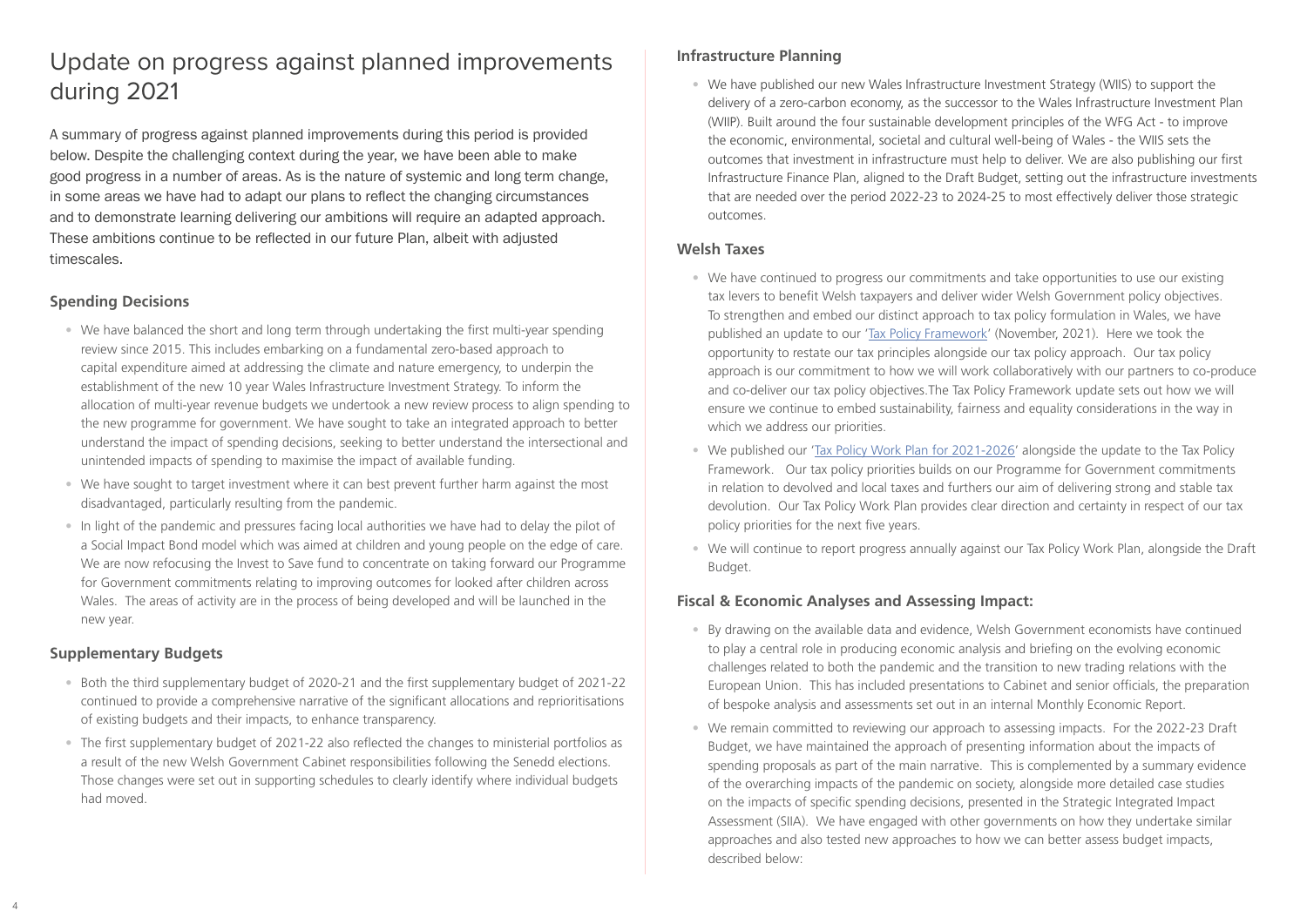- We have continued to evolve our work to embed a gender focused approach in a number of areas and are ensuring that Welsh Treasury are driving forward this important activity. To ensure we are learning lessons from others, we have used our links through the Wellbeing Governments network (WeGo) to reinvigorate our connections with world leaders in this area including Iceland and Canada.
- External factors have led to a delay in establishing the emerging findings of the evaluation into the Welsh Government Personal Learning Account (PLA). It is expected that an interim report will be published in the spring with a final report following in late summer 2022. However available data from the programme indicates the flexibility offered has appealed to a wide range of people who have looked to develop skills in non-gender typical areas.
- As part of this Budget Improvement Plan we have also established two further gender budgeting pilots which will commence in early 2022. To ensure that those who may face complex barriers in accessing support, the Young Person's Guarantee team will embed Gender Budgeting in their planning and development of the services. This will ensure that the full range of impacts in delivery can be understood and the programme can evolve to ensure it meet the needs of all young people.
- Active travel has an important role to play in providing a sustainable transport system across all communities of Wales. For this change to happen it is imperative that we understand the impacts across all areas of the population to ensure that barriers can be addressed and resource directed in the most appropriate way. We will be undertaking a targeted gender budgeting pilot in the area of active travel.
- We have looked to refine and extend our distributional impact model for analysing public spending in Wales. So far the analysis has focussed on the largest areas of devolved spending, providing a high level understanding of how progressive spending on these areas is. This year we have looked to make improvements to our methodology and see whether additional areas of spend can be included. We have published this update as part of the 2022-23 Draft Budget package.
- We have built on the work we commissioned and published as part of the Chief Economist's Report in the 2021-22 Draft Budget package. Through the fundamental zero-based approach of general capital budgets to establish a new 10 year Wales Infrastructure Investment Strategy, we focused on better understanding the impacts of our investments on Net Zero. Published in our new Infrastructure Finance Plan are a range of assessments undertaken in each capital assessment area. This has been aligned with the new [Net Zero Delivery Plan](https://eur01.safelinks.protection.outlook.com/?url=https%3A%2F%2Fgov.wales%2Fsites%2Fdefault%2Ffiles%2Fpublications%2F2021-10%2Fworking-together-to-reach-net-zero-all-wales-plan.pdf&data=04%7C01%7CKaren.McClean%40gov.wales%7Cac3db9c5c6c1491a59d508d9c0a0240b%7Ca2cc36c592804ae78887d06dab89216b%7C0%7C0%7C637752616293676723%7CUnknown%7CTWFpbGZsb3d8eyJWIjoiMC4wLjAwMDAiLCJQIjoiV2luMzIiLCJBTiI6Ik1haWwiLCJXVCI6Mn0%3D%7C3000&sdata=fjubNKdtI%2BxhSdBsct6rl7wylEwiAm1zbwPyV5MjWZ4%3D&reserved=0) which contains further analysis on the impact of the policies and actions of Welsh Government and our partners on greenhouse gas emissions.

#### **Tax and Budget engagement**

- We held a virtual annual tax conference on 3rd November to help promote the Welsh tax agenda. The agenda included presentations by external organisations such as the Office for Budget Responsibility. International contributors from Philadelphia and Amsterdam presented their experiences with tourism taxes and a plenary discussion explored methods for raising awareness of and increasing engagement around the subject of taxation.
- The Tax Engagement Group met in September and discussed various tax policy considerations including in relation to the issue of second homes and the Tax Policy Framework.
- Our [Welsh rates of income tax calculator](https://eur01.safelinks.protection.outlook.com/?url=https%3A%2F%2Fgov.wales%2Fcalculate-welsh-income-tax-spend&data=04%7C01%7CRuth.Leggett%40gov.wales%7C5fe5a3a940f7401b2f7b08d9b8b81f78%7Ca2cc36c592804ae78887d06dab89216b%7C0%7C0%7C637743923213088218%7CUnknown%7CTWFpbGZsb3d8eyJWIjoiMC4wLjAwMDAiLCJQIjoiV2luMzIiLCJBTiI6Ik1haWwiLCJXVCI6Mn0%3D%7C3000&sdata=XzStLp%2FuVSXM6sxszqRIakRs3xyYysVupNFhcZvgvys%3D&reserved=0) published on gov.wales provides an interactive way of illustrating how Welsh rates of income tax is spent on key public services in Wales.
- We have progressed our plans to evolve our approach to engaging with stakeholders to influence improvements to budget processes. In December we re-convened the members of the Budget Advisory Group for Equality to discuss and agree a proposal to evolve the Group's membership and terms of reference. In the New Year we will formally establish a Budget Improvement Impact Advisory Group. This group will engage and influence improvements to budget and tax processes, thereby supporting the delivery of the Budget Improvement Plan
- We engaged sixth form economics students as part of our developing programme of Budget literacy. Students participated in surveys and teachers drew on our communications content material for lessons discussing tax and spend and the economy in Wales. Virtual Q&A sessions were held with each school, attended by the Minister for Finance and Local Government and the Chief Economist, during which they talked about their roles and answered questions from students.
- Social media content ahead of the 2022-23 Budget aimed to increase awareness of the Draft Budget and its relevance to new audiences, with simple narrative and an animation on how Welsh Government spends its money.
- On the day of publication, we published and promoted a range of digital assets across Welsh Government, Welsh Treasury and departmental channels to communicate key Budget messages simply. This included an animation and a budget leaflet. We also developed a technical briefing and press notice to support engagement with key media stakeholders.
- Film content of the Minister for Finance and Local Government promoting the key messages for the 2022-23 Draft Budget publication was developed and published across social media channels.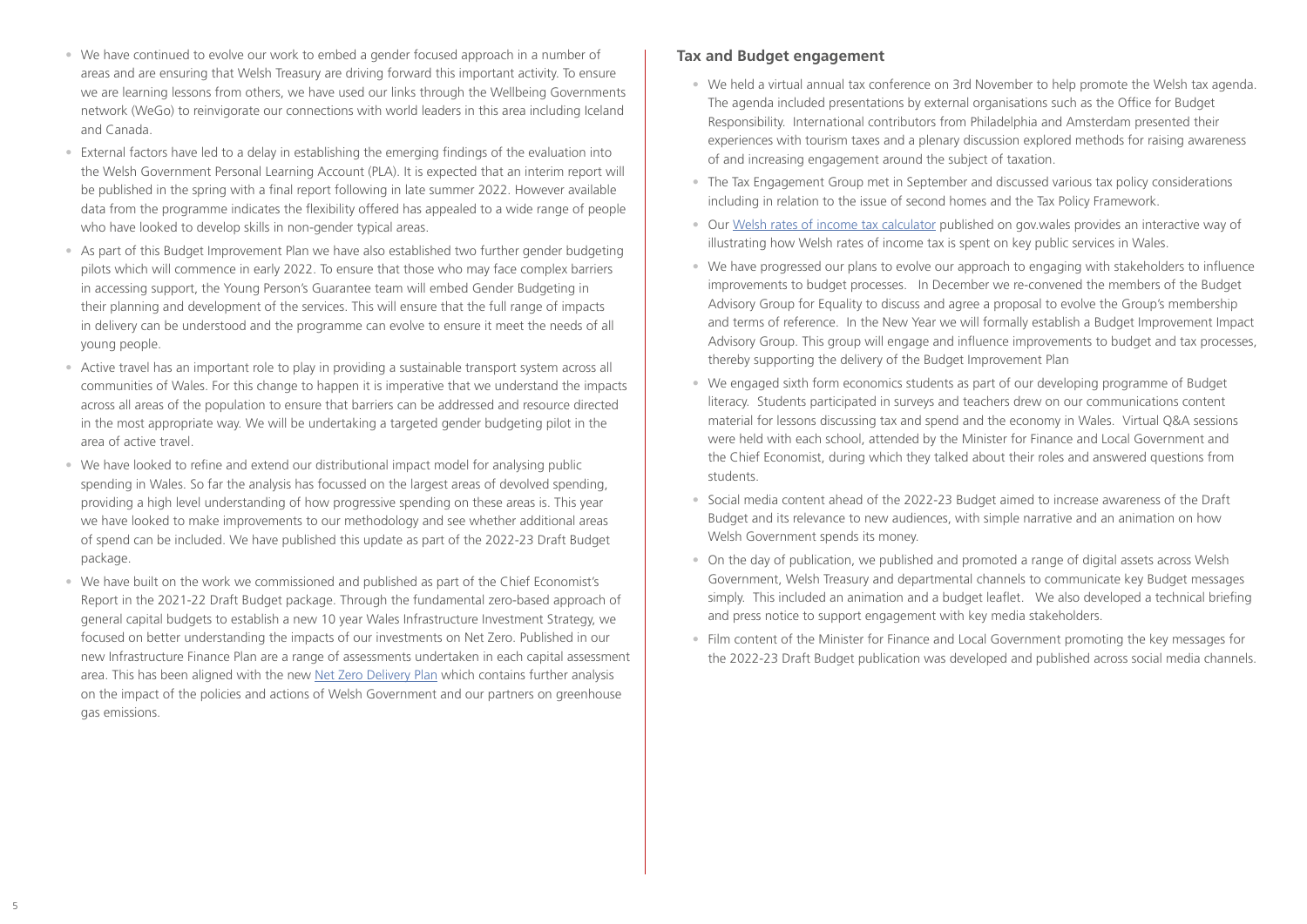

<span id="page-6-0"></span>

|                              |                                 | <b>Senedd Elections</b>                                                                                                                                                                                                                                                                                                                                                                                                                                                                                                                                                                                                                                                                                            |                                                                                                                                                                                                                                                                                                                                                                                                                                                                                                                                                                                                            | <b>UK Government</b><br><b>Spending Review</b>                                                                                                                                                                                                                                                                                        |                                                                                                                                                                                                                                                                                                                            |                                                                                                                                                                                                                                |  |  |  |
|------------------------------|---------------------------------|--------------------------------------------------------------------------------------------------------------------------------------------------------------------------------------------------------------------------------------------------------------------------------------------------------------------------------------------------------------------------------------------------------------------------------------------------------------------------------------------------------------------------------------------------------------------------------------------------------------------------------------------------------------------------------------------------------------------|------------------------------------------------------------------------------------------------------------------------------------------------------------------------------------------------------------------------------------------------------------------------------------------------------------------------------------------------------------------------------------------------------------------------------------------------------------------------------------------------------------------------------------------------------------------------------------------------------------|---------------------------------------------------------------------------------------------------------------------------------------------------------------------------------------------------------------------------------------------------------------------------------------------------------------------------------------|----------------------------------------------------------------------------------------------------------------------------------------------------------------------------------------------------------------------------------------------------------------------------------------------------------------------------|--------------------------------------------------------------------------------------------------------------------------------------------------------------------------------------------------------------------------------|--|--|--|
|                              |                                 | 2021                                                                                                                                                                                                                                                                                                                                                                                                                                                                                                                                                                                                                                                                                                               | 2022                                                                                                                                                                                                                                                                                                                                                                                                                                                                                                                                                                                                       | 2023                                                                                                                                                                                                                                                                                                                                  | 2024                                                                                                                                                                                                                                                                                                                       | $2025+$                                                                                                                                                                                                                        |  |  |  |
|                              |                                 | 2022-23 Budget planning<br>and production                                                                                                                                                                                                                                                                                                                                                                                                                                                                                                                                                                                                                                                                          | 2023-24 Budget planning<br>and production                                                                                                                                                                                                                                                                                                                                                                                                                                                                                                                                                                  | 2024-25 Budget planning<br>and production                                                                                                                                                                                                                                                                                             | 2025-26 Budget planning<br>and production                                                                                                                                                                                                                                                                                  | 2026-27 Budget<br>and product                                                                                                                                                                                                  |  |  |  |
| Budget Improvement Oversight | decisions<br>spending<br>Act in | We have progressed our plans to<br>evolve our approach to engaging with<br>Stakeholders to influence improvements<br>to budget processes. In December<br>we re-convened the members of the<br><b>Budget Advisory Group for Equality</b><br>to discuss and agree a proposal<br>to evolve the groups membership<br>and terms of reference. Explore<br>and develop mechanisms to access<br>expertise and evidence to directly<br>advise the the Minister for Finance<br>and Local Government on strategic<br>budget priorities. This is with the aim<br>of providing direct advice to inform<br>spending choices on budget allocations<br>as part of the budget process, including<br>balancing competing priorities. | In the New Year we will formally establish<br>a Budget Improvement Impact Advisory<br>Group. this group will engage and influence<br>improvements to budget and tax processes<br>in turn supporting the delivery of the<br>Budget Improvement Plan. This group will<br>also provide expertise and evidence to<br>directly advise the Minister for Finance<br>and Local Government on strategic budget<br>priorities. This is with the aim of providing<br>direct advice to inform spending choices<br>on budget allocations as part of the budget<br>process, including balancing competing<br>priorities. | Review the Budget Improvement<br>Impact Advisory Group and make any<br>amendments to ensure that the group<br>is fully aligned to the delivery of its<br>outcomes.                                                                                                                                                                    |                                                                                                                                                                                                                                                                                                                            | Continue the role of the Budget Improvement Impact Advisory Group to ensu<br>delivers its outcomes and continues to engage and influence improvements to<br>and tax processes and also supporting the Budget Improvement Plan. |  |  |  |
|                              | Embedding                       | Both the third supplementary budget of<br>2020-21 and the first supplementary<br>budget of 2021-22 continued to,<br>provide a comprehensive narrative<br>of the significant allocations and<br>reprioritisations of existing budgets and<br>their impacts, to enhance transparency.                                                                                                                                                                                                                                                                                                                                                                                                                                | Engage with other Governments and Budget<br>Improvement Impact Advisory Group on<br>budget processes.                                                                                                                                                                                                                                                                                                                                                                                                                                                                                                      | Utilising BIIAG with an aim to embed an approach where spending proposals are developed by considering their long term be<br>balanced against short term needs, their ability to prevent problems occurring or getting worse, and have been influenced fol<br>consultation and engagement with stakeholders impacted by the activity. |                                                                                                                                                                                                                                                                                                                            |                                                                                                                                                                                                                                |  |  |  |
|                              |                                 | Engage with stakeholders to ensure that<br>the budget is aligned to the Programme<br>for Government and the Wellbeing<br>Future Generations objectives.                                                                                                                                                                                                                                                                                                                                                                                                                                                                                                                                                            |                                                                                                                                                                                                                                                                                                                                                                                                                                                                                                                                                                                                            | Aim to embed an approach where spending proposals are developed by considering their long term benefits, balanced against short term needs,<br>their ability to prevent problems occurring or getting worse, and have been influenced following consultation and engagement with stakeholders impacted by the activity.               |                                                                                                                                                                                                                                                                                                                            |                                                                                                                                                                                                                                |  |  |  |
|                              |                                 |                                                                                                                                                                                                                                                                                                                                                                                                                                                                                                                                                                                                                                                                                                                    |                                                                                                                                                                                                                                                                                                                                                                                                                                                                                                                                                                                                            |                                                                                                                                                                                                                                                                                                                                       |                                                                                                                                                                                                                                                                                                                            |                                                                                                                                                                                                                                |  |  |  |
| <b>Spending Decisions</b>    | Agenda<br>Prevention            | A significant focus of the action we<br>have taken during 2021-22, and<br>continue to take, in responding to the<br>pandemic was to prevent harm to the<br>most disadvantaged and prevent wider<br>negative impacts on the people of Wales<br>and the wider economy, alongside<br>responding to prevention on climate and<br>nature emergency.                                                                                                                                                                                                                                                                                                                                                                     | Engage with the Budget Improvement<br>Impact Advisory Group to shape the future<br>of the prevention agenda.                                                                                                                                                                                                                                                                                                                                                                                                                                                                                               |                                                                                                                                                                                                                                                                                                                                       | Subject to findings from previous work, explore how a whole budget approach to preventative activity could be best suppor<br>and consider potential evaluation to test practicalities and impact of shifting spend towards preventative activities, and the co<br>needed to do this effectively across whole organisation. |                                                                                                                                                                                                                                |  |  |  |
|                              |                                 |                                                                                                                                                                                                                                                                                                                                                                                                                                                                                                                                                                                                                                                                                                                    |                                                                                                                                                                                                                                                                                                                                                                                                                                                                                                                                                                                                            |                                                                                                                                                                                                                                                                                                                                       |                                                                                                                                                                                                                                                                                                                            |                                                                                                                                                                                                                                |  |  |  |
|                              |                                 | Initial work to explore a Social Impact<br>Bond model was adversely affected by<br>the COVID-19 pandemic and work was<br>not able to progress as planned.                                                                                                                                                                                                                                                                                                                                                                                                                                                                                                                                                          | We are refocusing the Invest to Save fund to concentrate on taking forwards our Programme for Government commitments relating<br>to improving outcomes for looked after children across Wales. The areas of activity are in the process of being worked up and will be                                                                                                                                                                                                                                                                                                                                     | launched in the new year. This will be a collaborative approach with the social sector and the financial community.                                                                                                                                                                                                                   |                                                                                                                                                                                                                                                                                                                            |                                                                                                                                                                                                                                |  |  |  |
|                              |                                 | Ш                                                                                                                                                                                                                                                                                                                                                                                                                                                                                                                                                                                                                                                                                                                  |                                                                                                                                                                                                                                                                                                                                                                                                                                                                                                                                                                                                            |                                                                                                                                                                                                                                                                                                                                       |                                                                                                                                                                                                                                                                                                                            |                                                                                                                                                                                                                                |  |  |  |
|                              |                                 |                                                                                                                                                                                                                                                                                                                                                                                                                                                                                                                                                                                                                                                                                                                    |                                                                                                                                                                                                                                                                                                                                                                                                                                                                                                                                                                                                            | Ongoing implementation of planned actions set out in Low Carbon Delivery Plan 2021-26, including Welsh Government's use of its other<br>non-financial levers to influence reduction in carbon emissions.                                                                                                                              |                                                                                                                                                                                                                                                                                                                            |                                                                                                                                                                                                                                |  |  |  |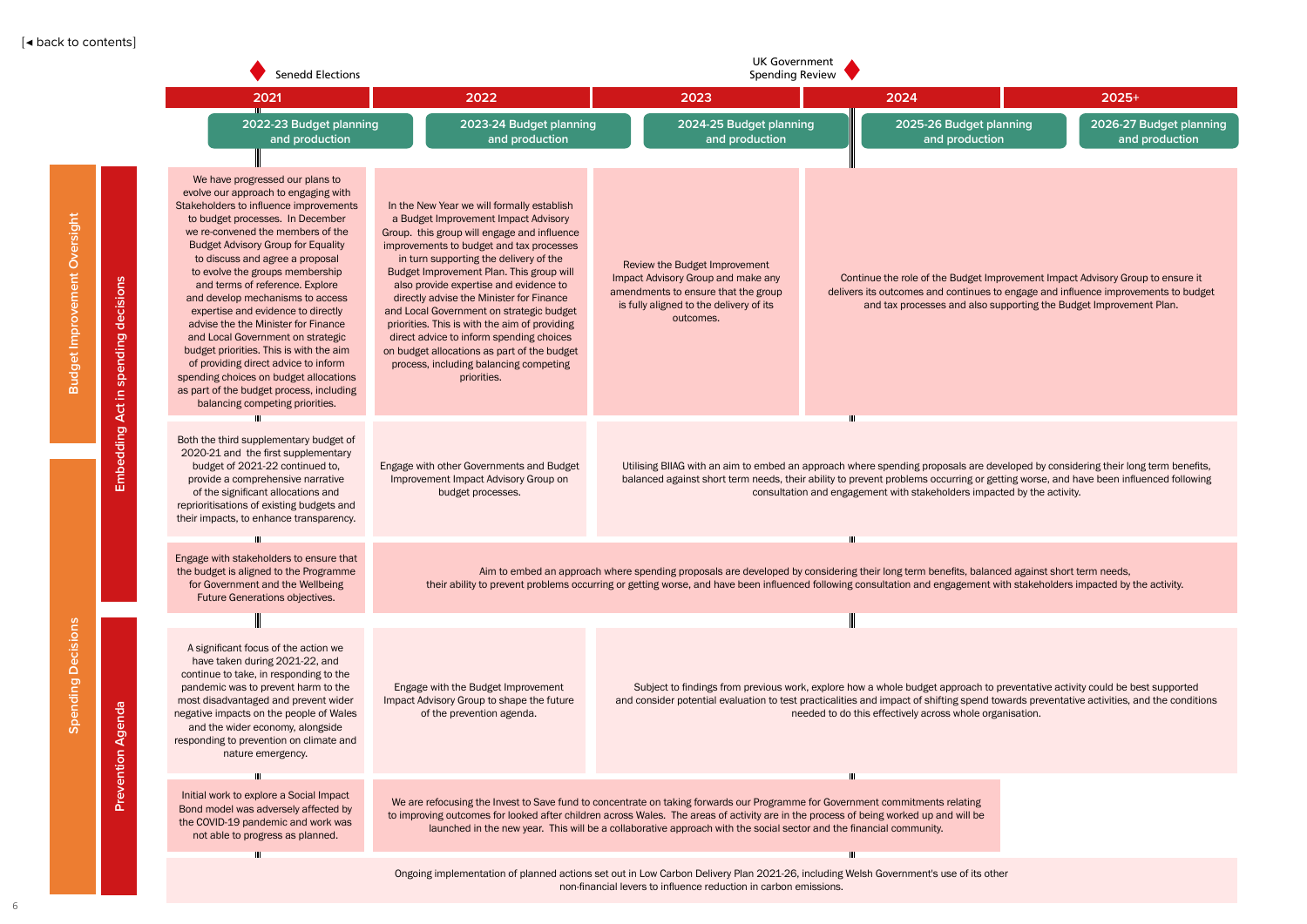

nsidering how such an approach could be used as part

nclude working with departments as they shape their

<span id="page-7-0"></span>

|                                   |                                                             | <b>Senedd Elections</b>                                                                                                                                                                                                                                                                                                                                                                                                                                                                                            | <b>UK Government</b><br><b>Spending Review</b>                                                                                                                                                                                                                                                                                                                                                  |                                                                                                                                                                                                                                                                                                       |                                                                                                                                                                                                                                                                                                                                                                                      |                           |  |  |  |
|-----------------------------------|-------------------------------------------------------------|--------------------------------------------------------------------------------------------------------------------------------------------------------------------------------------------------------------------------------------------------------------------------------------------------------------------------------------------------------------------------------------------------------------------------------------------------------------------------------------------------------------------|-------------------------------------------------------------------------------------------------------------------------------------------------------------------------------------------------------------------------------------------------------------------------------------------------------------------------------------------------------------------------------------------------|-------------------------------------------------------------------------------------------------------------------------------------------------------------------------------------------------------------------------------------------------------------------------------------------------------|--------------------------------------------------------------------------------------------------------------------------------------------------------------------------------------------------------------------------------------------------------------------------------------------------------------------------------------------------------------------------------------|---------------------------|--|--|--|
|                                   |                                                             | 2021                                                                                                                                                                                                                                                                                                                                                                                                                                                                                                               | 2022                                                                                                                                                                                                                                                                                                                                                                                            | 2023                                                                                                                                                                                                                                                                                                  | 2024                                                                                                                                                                                                                                                                                                                                                                                 | 2025+                     |  |  |  |
|                                   |                                                             | 2022-23 Budget planning<br>and production                                                                                                                                                                                                                                                                                                                                                                                                                                                                          | 2023-24 Budget planning<br>and production                                                                                                                                                                                                                                                                                                                                                       | 2024-25 Budget planning<br>and production                                                                                                                                                                                                                                                             | 2025-26 Budget planning<br>and production                                                                                                                                                                                                                                                                                                                                            | 2026-27<br>and            |  |  |  |
| ons<br>あ<br>Φ<br>≏<br>puipu<br>တိ | change<br>biodiversity<br>climate<br>ses in<br>$\mathsf{S}$ | Publication of Net Zero Wales 2021-<br>25 which contains defined actions and<br>outline the actions we are taking as part<br>of the allocation of the next financial<br>budget.                                                                                                                                                                                                                                                                                                                                    | Publication of a new Wales Infrastructure Investment Strategy to be developed by drawing<br>on a robust evidence base to integrate consideration of other essential benefits - including<br>decarbonisation, climate resilience and biodiversity - so that these major investments<br>have the maximum positive impact on Wales' wellbeing.                                                     |                                                                                                                                                                                                                                                                                                       | Set the level of the third carbon budget<br>$(2026 - 2030)$                                                                                                                                                                                                                                                                                                                          | Publication of Net Zero W |  |  |  |
|                                   | decrea<br>onding<br>Resp<br>and                             | Published further outputs of the model<br>to estimate greenhouse gas emissions<br>connected to spending proposals as part of<br>the Final Budget 2021-22 package.                                                                                                                                                                                                                                                                                                                                                  | Continue to develop strength of current evidence base to provide assurance around value for money to support prioritisation of investment, building on the mod<br>Review budgetary approaches against emerging evidence on decarbonisation and biodiversity, reviewing current spending plans to minimise carbon impacts and ac<br>planning for those areas with which government interacts.    |                                                                                                                                                                                                                                                                                                       |                                                                                                                                                                                                                                                                                                                                                                                      |                           |  |  |  |
|                                   |                                                             |                                                                                                                                                                                                                                                                                                                                                                                                                                                                                                                    | Enhance approach or promote existing approach to appraising financial decisions to avoid the risk that Welsh Government would support infrastructure that increases emissions without a clear understanding of hot<br>be mitigated, and how the mitigation would be funded. Continue to explore the principle of aligning financial and carbon budgets, alongside the developing evidence base. |                                                                                                                                                                                                                                                                                                       | TIL                                                                                                                                                                                                                                                                                                                                                                                  |                           |  |  |  |
|                                   |                                                             | We have undertaken the first multi-<br>year spending review since 2015. To<br>inform the allocation of multi-year<br>revenue budgets we undertook a new<br>review process to align spending to<br>the new programme for government.<br>Through this approach we have sought<br>to take an integrated approach to better<br>understand the impact of spending<br>decisions seeking to better understand<br>the intersectional and unintended<br>impacts of spending to maximise the<br>impact of available funding. | Engage with the Budget Improvement Impact<br>and Advisory Group to influence and shape<br>the Budget Improvement Plan.                                                                                                                                                                                                                                                                          |                                                                                                                                                                                                                                                                                                       | Align financial and tax plans to push longer-term financial plans. Potentially work with stakeholders in producing sl<br>plans and how indicative forecasts could usefully be used. Look to see what lessons can be learnt from internationa<br>how they undertake a longer horizon, particularly on revenue. These will need to be multi-year programmes and be b<br>previous year. |                           |  |  |  |
|                                   | Longer-term financial planning                              | Ш<br>Welsh government officals have<br>continued to work with the Well-being<br>Economy Government (WEGo) Netowrk,<br>members include government officials<br>from Scotland, Iceland, New Zealand<br>and Canada. This network has a shared<br>ambition to deliver and improve well-<br>being through their economic approach.                                                                                                                                                                                      |                                                                                                                                                                                                                                                                                                                                                                                                 | Continue to explore the work of other Governments and their approach to longer-term financial planning and identify what lessons we can learn in Wales as part of or<br>options for longer-term Budgets for the period for which we have funding settlements or to reflect new Government priorities. | Ш                                                                                                                                                                                                                                                                                                                                                                                    |                           |  |  |  |
|                                   |                                                             | Ш<br>As part of the development of the next<br>WIIP look at how scenario modelling<br>could inform development. Consider how<br>the work of NICW can support longer term<br>capital plans.                                                                                                                                                                                                                                                                                                                         | Given the rapidly changing context of the pandemic it was not possible to utilise the scenario modelling in the way intended. We are considering how such an approach                                                                                                                                                                                                                           |                                                                                                                                                                                                                                                                                                       | TШ<br>of the future budget process.                                                                                                                                                                                                                                                                                                                                                  |                           |  |  |  |
|                                   |                                                             | Ш                                                                                                                                                                                                                                                                                                                                                                                                                                                                                                                  | Ongoing review existing evidence, including the future trends report, UK Committee on Climate Change advice and the Nuffield modelling to support budget discussions. This will include working with departments                                                                                                                                                                                | impact assessment work.                                                                                                                                                                                                                                                                               | TIL                                                                                                                                                                                                                                                                                                                                                                                  |                           |  |  |  |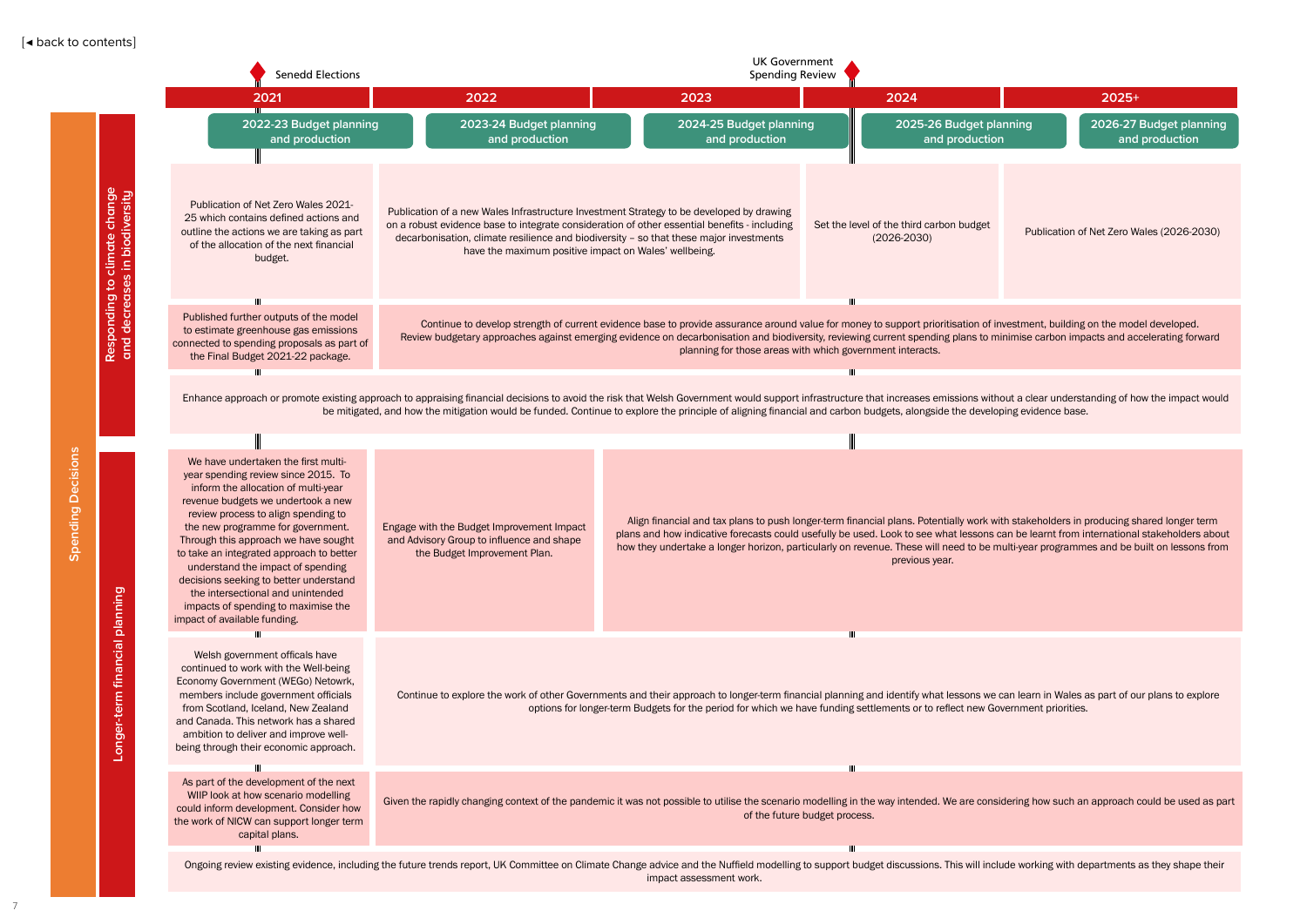|                                                   |                                                                                  | <b>Senedd Elections</b>                                                                                                                                                                                                                                                                                                                                                                                                                                                                                                                                                                                                                                                                                                                     |                         |                                                                                                                                                                                                                                                                                                                                                                                                                                                                                                                                                                                                                                                                                                                                                                                                                                                                                             | <b>UK Government</b><br><b>Spending Review</b>                                                                                                                   |                                                                                                                                                                                                                                                                          |                                      |                                           |
|---------------------------------------------------|----------------------------------------------------------------------------------|---------------------------------------------------------------------------------------------------------------------------------------------------------------------------------------------------------------------------------------------------------------------------------------------------------------------------------------------------------------------------------------------------------------------------------------------------------------------------------------------------------------------------------------------------------------------------------------------------------------------------------------------------------------------------------------------------------------------------------------------|-------------------------|---------------------------------------------------------------------------------------------------------------------------------------------------------------------------------------------------------------------------------------------------------------------------------------------------------------------------------------------------------------------------------------------------------------------------------------------------------------------------------------------------------------------------------------------------------------------------------------------------------------------------------------------------------------------------------------------------------------------------------------------------------------------------------------------------------------------------------------------------------------------------------------------|------------------------------------------------------------------------------------------------------------------------------------------------------------------|--------------------------------------------------------------------------------------------------------------------------------------------------------------------------------------------------------------------------------------------------------------------------|--------------------------------------|-------------------------------------------|
|                                                   |                                                                                  | 2021                                                                                                                                                                                                                                                                                                                                                                                                                                                                                                                                                                                                                                                                                                                                        |                         | 2022                                                                                                                                                                                                                                                                                                                                                                                                                                                                                                                                                                                                                                                                                                                                                                                                                                                                                        | 2023                                                                                                                                                             | 2024                                                                                                                                                                                                                                                                     |                                      | $2025+$                                   |
|                                                   |                                                                                  | 2022-23 Budget planning<br>and production                                                                                                                                                                                                                                                                                                                                                                                                                                                                                                                                                                                                                                                                                                   |                         | 2023-24 Budget planning<br>and production                                                                                                                                                                                                                                                                                                                                                                                                                                                                                                                                                                                                                                                                                                                                                                                                                                                   | 2024-25 Budget planning<br>and production                                                                                                                        | 2025-26 Budget planning<br>and production                                                                                                                                                                                                                                |                                      | 2026-27 Budget planning<br>and production |
| <b>Decisions</b>                                  | Transparency of<br>Budetary data                                                 | Work on exploring digital options<br>to improve transparency of budget<br>information to aid understanding of the<br>budget was adversely affected by the<br>pandemic. We will continue to work with<br>stakeholders to progress this work                                                                                                                                                                                                                                                                                                                                                                                                                                                                                                  |                         | Continue to refine and improve the transparency of budget information, working with external stakeholders, with the aim of improving understanding of and engagement with the budget.                                                                                                                                                                                                                                                                                                                                                                                                                                                                                                                                                                                                                                                                                                       |                                                                                                                                                                  |                                                                                                                                                                                                                                                                          |                                      |                                           |
|                                                   |                                                                                  |                                                                                                                                                                                                                                                                                                                                                                                                                                                                                                                                                                                                                                                                                                                                             |                         |                                                                                                                                                                                                                                                                                                                                                                                                                                                                                                                                                                                                                                                                                                                                                                                                                                                                                             |                                                                                                                                                                  |                                                                                                                                                                                                                                                                          |                                      |                                           |
| Spending                                          | <b>Fiscal Analysis</b>                                                           | Further develop the distributional impact model to test<br>whether it could be used to analyse changes in spending.                                                                                                                                                                                                                                                                                                                                                                                                                                                                                                                                                                                                                         |                         |                                                                                                                                                                                                                                                                                                                                                                                                                                                                                                                                                                                                                                                                                                                                                                                                                                                                                             | Maintain distributional analysis model and take account of new and/or improved data sources. Consider the usefulness of the model and determine the frequency of | publication                                                                                                                                                                                                                                                              |                                      |                                           |
|                                                   |                                                                                  | Ш                                                                                                                                                                                                                                                                                                                                                                                                                                                                                                                                                                                                                                                                                                                                           |                         |                                                                                                                                                                                                                                                                                                                                                                                                                                                                                                                                                                                                                                                                                                                                                                                                                                                                                             |                                                                                                                                                                  |                                                                                                                                                                                                                                                                          |                                      |                                           |
|                                                   |                                                                                  | Consider whether and how the model could further aid the<br>tax policy and budgetary process.                                                                                                                                                                                                                                                                                                                                                                                                                                                                                                                                                                                                                                               |                         |                                                                                                                                                                                                                                                                                                                                                                                                                                                                                                                                                                                                                                                                                                                                                                                                                                                                                             |                                                                                                                                                                  | Use tax distributional analysis tools to inform budgetary decisions                                                                                                                                                                                                      |                                      |                                           |
|                                                   |                                                                                  |                                                                                                                                                                                                                                                                                                                                                                                                                                                                                                                                                                                                                                                                                                                                             |                         |                                                                                                                                                                                                                                                                                                                                                                                                                                                                                                                                                                                                                                                                                                                                                                                                                                                                                             |                                                                                                                                                                  |                                                                                                                                                                                                                                                                          |                                      |                                           |
| essing Impact<br>⋖<br>and<br>Analyses<br>Economic | isions<br>$rac{e}{\sigma}$<br><b>get</b><br>ğ<br>$\bar{m}$<br>'ŏ<br>ssing<br>Ass | Work outlined in the Budget Improvement<br>Plan was adversely affected by the<br>pandemic, however we have continued<br>to engage with other Governments in<br>Scotland, New Zealand, Canada and<br>Iceland on their approaches on the<br>purpose and aims of the SIIA.<br>Have continued to build on the approach<br>undertaken in 2021-22 budget<br>process and have been trialling range<br>of different approaches to assessing<br>impacts as captured by the wider Budget<br>Improvement Plan.<br>Planned work based on stakeholder<br>feedback and related developments<br>to impact assessment was adversely<br>impacted by the pandemic. This work<br>will now be taken forward by the Budget<br>Improvement Impact Advisory Group. | approach;<br>decisions. | Through the new Budget Improvement Impact Advisory Group test the approach as set out<br>in 2021. (If agreed to pursue) In parallel, commission further work to reconsider the role<br>of impact assessment of Budget decisions, to determine how the following considerations<br>can be reflected to develop a robust and transparent approach to impact assessment of<br>spending decisions:<br>- Building on stakeholder's views on its purpose;<br>- How to more effectively and visibly demonstrate the WFG Act as the underpinning<br>framework for all other duties;<br>- Developments to the IIA tool;<br>- Developments to the distributional impact assessment of public spending in Wales;<br>- Ambitions for gender budgeting including using a gender lens to take an intersectional<br>- Considering the balance of long-term versus short-term goals and impacts of spending |                                                                                                                                                                  | Implement an improved impact analysis of the budget that effectively considers all the<br>developments in previous years, in a way that more clearly demonstrates how the WFG A<br>underpins all these considerations. This will include addressing recommendations from | commissioned review (if applicable). |                                           |
| ళ                                                 |                                                                                  | Ш                                                                                                                                                                                                                                                                                                                                                                                                                                                                                                                                                                                                                                                                                                                                           |                         |                                                                                                                                                                                                                                                                                                                                                                                                                                                                                                                                                                                                                                                                                                                                                                                                                                                                                             |                                                                                                                                                                  |                                                                                                                                                                                                                                                                          |                                      |                                           |
| $\overline{c}$                                    |                                                                                  | Ш                                                                                                                                                                                                                                                                                                                                                                                                                                                                                                                                                                                                                                                                                                                                           |                         | Revisit and continuously develop the existing evidence base that helps inform high-level spending priorities, including sources that demonstrate longer-term trends in Wales.                                                                                                                                                                                                                                                                                                                                                                                                                                                                                                                                                                                                                                                                                                               |                                                                                                                                                                  |                                                                                                                                                                                                                                                                          |                                      |                                           |
|                                                   |                                                                                  |                                                                                                                                                                                                                                                                                                                                                                                                                                                                                                                                                                                                                                                                                                                                             |                         | Consider implications from final evaluation                                                                                                                                                                                                                                                                                                                                                                                                                                                                                                                                                                                                                                                                                                                                                                                                                                                 |                                                                                                                                                                  |                                                                                                                                                                                                                                                                          |                                      |                                           |

|                            | $2025+$                                             |
|----------------------------|-----------------------------------------------------|
| t planning<br><b>ction</b> | 2026-27 Budget planning<br>and production           |
|                            |                                                     |
|                            | ng understanding of and engagement with the budget. |
|                            |                                                     |
|                            | fulness of the model and determine the frequency of |
| ns                         |                                                     |
|                            |                                                     |
|                            |                                                     |
|                            |                                                     |

Ongoing monitoring of data from PLA programme, and consider outputs from the interim findings from the formal evaluation due in June 2022, to inform whether a different approach is needed to promote the takeup and delivery of the offer to specific groups of people.

Consider implications from final evaluation of PLA programme to determine extent to which a 'gender focussed' approach is fully embedded, identifying lessons learned and good practice.

Review approach to date, and consider the value of commissioning a review of the approach to inform future implementation plans for Gender Budgeting.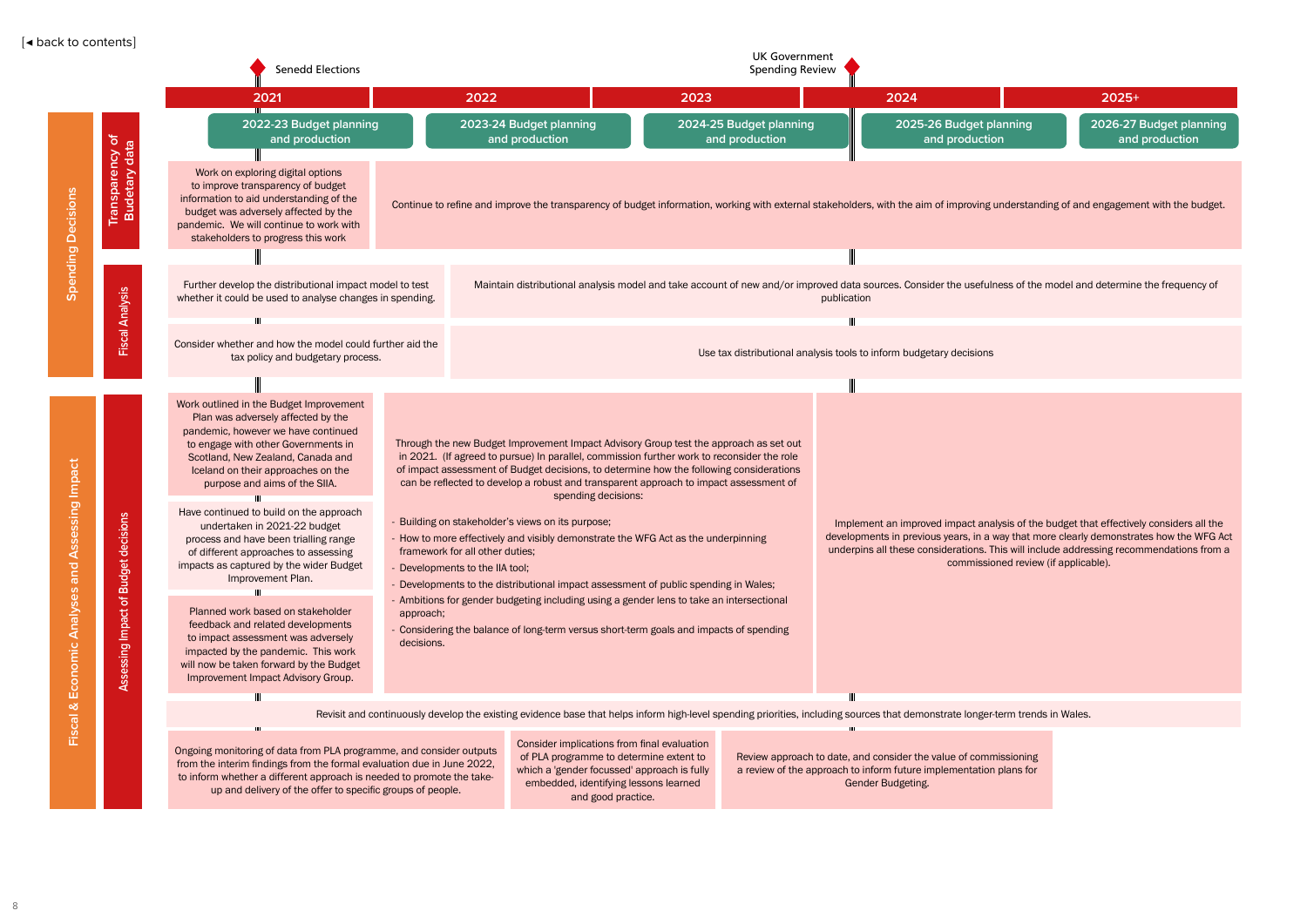

Consider implications and findings from the pilots to determine extent to which a 'gender focussed' approach is fully embedded, identifying lessons learned and good practice

|   | $2025+$             |
|---|---------------------|
| g | 2026-27 Budget play |
|   | and production      |

anning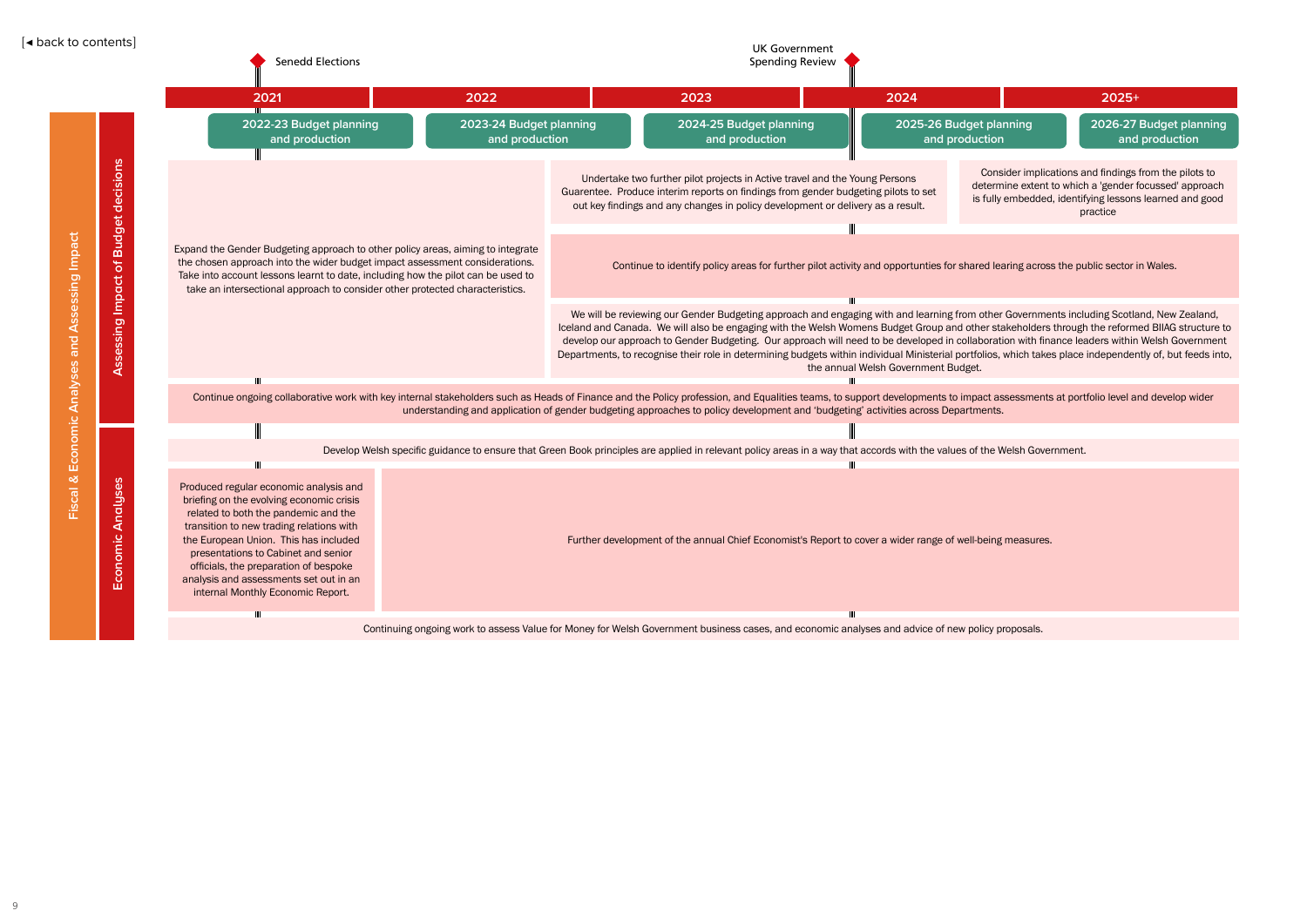**2026-27 Budget planning and production**

| <b>Senedd Elections</b>                                                                                                                                                                                                                                                                                                                                                                                                                                                                                                                                                                                              | <b>UK Government</b><br><b>Spending Review</b>                                                                                                                                                                                                                                                                         |                                                                                                                                                                                                                                                      |  |                                                                                                                                                                                             |  |                                                                                                                                                                                                                                                      |
|----------------------------------------------------------------------------------------------------------------------------------------------------------------------------------------------------------------------------------------------------------------------------------------------------------------------------------------------------------------------------------------------------------------------------------------------------------------------------------------------------------------------------------------------------------------------------------------------------------------------|------------------------------------------------------------------------------------------------------------------------------------------------------------------------------------------------------------------------------------------------------------------------------------------------------------------------|------------------------------------------------------------------------------------------------------------------------------------------------------------------------------------------------------------------------------------------------------|--|---------------------------------------------------------------------------------------------------------------------------------------------------------------------------------------------|--|------------------------------------------------------------------------------------------------------------------------------------------------------------------------------------------------------------------------------------------------------|
| 2021                                                                                                                                                                                                                                                                                                                                                                                                                                                                                                                                                                                                                 | 2022                                                                                                                                                                                                                                                                                                                   | 2023                                                                                                                                                                                                                                                 |  | 2024                                                                                                                                                                                        |  | 2025+                                                                                                                                                                                                                                                |
| 2022-23 Budget planning<br>and production                                                                                                                                                                                                                                                                                                                                                                                                                                                                                                                                                                            | 2023-24 Budget planning<br>and production                                                                                                                                                                                                                                                                              | 2024-25 Budget planning<br>and production                                                                                                                                                                                                            |  | 2025-26 Budget planning<br>and production                                                                                                                                                   |  | 2026-27<br>and                                                                                                                                                                                                                                       |
| Publication of new Wales Infrastructure<br>Investment Strategy (WIIS) alongside<br>draft Budget 2022-23 on 20 December<br>2021, setting the strategic outcomes that<br>investment in infrastructure in Wales must<br>enable.<br>$\overline{\mathbf{H}}$                                                                                                                                                                                                                                                                                                                                                              |                                                                                                                                                                                                                                                                                                                        | Exploration of how Welsh Government internal processes and machinery can be opimised to<br>maximise the impact of our investments against the domain-based outcomes in the WIIS, and to<br>support the delivery of the broader cross-cutting actions |  |                                                                                                                                                                                             |  |                                                                                                                                                                                                                                                      |
| First Infrastructure Finance Plan (IFP)<br>- in effect the delivery plan for the WIIS -<br>published in parallel to the WIIS, setting<br>out the infrastructure investments needed<br>over the period 2022-23 to 2024-25 to<br>deliver the strategic outcomes.                                                                                                                                                                                                                                                                                                                                                       | Development of evaluation and monitoing<br>approach to assess the extent to which<br>the investments set out in the IFP have<br>delivered against the outcomes in the WIIS<br>and exploration of how Welsh Government<br>internal processes and machinery can<br>be opimised to maximise delivery against<br>outcomes. | Continue development of evaluation and<br>monitoring approach. Consider if the<br>proposed approach could be piloted in<br>some targeted areas.                                                                                                      |  | Utilise the evaluation and monitoring<br>approach to determine the extent to<br>which our infrastructure investments have<br>delivered against the strategic outcomes<br>linked in the IFP. |  | As the end of the thr<br>settlement (ending at 202<br>and dependent on th<br>subsequent multi-year cap<br>HM Treasury, undertake<br>of the second Infrastruc<br>drawing on the consistant<br>set in the WIIS, and refleo<br>of the evaluation and mo |
| Capital elements of the 2022-23 draft<br>Budget provide multi-year funding to the<br>infrastructure programmes identified in<br>the IFP                                                                                                                                                                                                                                                                                                                                                                                                                                                                              |                                                                                                                                                                                                                                                                                                                        |                                                                                                                                                                                                                                                      |  |                                                                                                                                                                                             |  |                                                                                                                                                                                                                                                      |
| Both the third supplementary budget of<br>2020-21 and the first supplementary<br>budget of 2021-22 continued to provide a<br>comprehensive narrative of the significant<br>allocations and reprioritisations of existing<br>budgets and their impacts to enhance<br>transparency.<br>The first supplementary budget of<br>2021-22 also reflected the changes<br>to ministerial portfolios as a result of<br>the new Welsh Government Cabinet<br>responsibilities following the Senedd<br>elections. Those changes were set out in<br>supporting schedules to clearly identify<br>where individual budgets had moved. | The supporting narrative for future supplementary budgets will continue to be assessed based on the level of changes the budget represents. Where appropriate, deve                                                                                                                                                    | in other areas of the budget planning processes will also be considered.                                                                                                                                                                             |  |                                                                                                                                                                                             |  |                                                                                                                                                                                                                                                      |

As the end of the three-year capital settlement (ending at 2024-25) approaches, and dependent on the provision of a subsequent multi-year capital settlement from HM Treasury, undertake the development of the second Infrastructure Finance Plan, drawing on the consistant strategic outcomes set in the WIIS, and reflecting the outcomes of the evaluation and monitoring approach.

presents. Where appropriate, developments occurring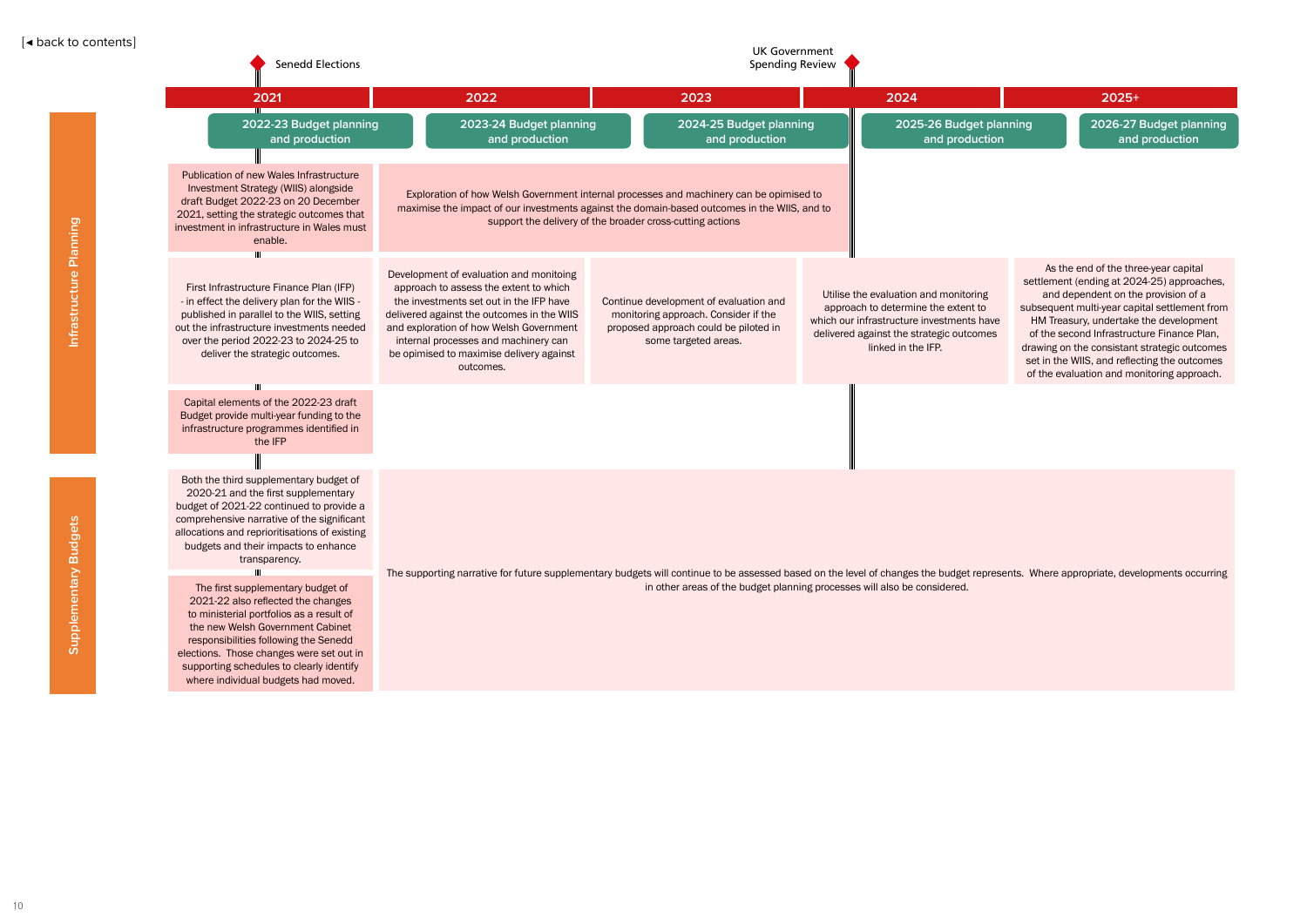

**2026-27 Budget planning and production**

| <b>Senedd Elections</b>                                                                                                                                                                                        |                                                                                                                                                                      | <b>UK Government</b><br><b>Spending Review</b>                                |              |                                           |                |
|----------------------------------------------------------------------------------------------------------------------------------------------------------------------------------------------------------------|----------------------------------------------------------------------------------------------------------------------------------------------------------------------|-------------------------------------------------------------------------------|--------------|-------------------------------------------|----------------|
| 2021                                                                                                                                                                                                           | 2022                                                                                                                                                                 | 2023                                                                          |              | 2024                                      | $2025+$        |
| 2022-23 Budget planning<br>and production                                                                                                                                                                      | 2023-24 Budget planning<br>and production                                                                                                                            | 2024-25 Budget planning<br>and production                                     |              | 2025-26 Budget planning<br>and production | 2026-27<br>and |
|                                                                                                                                                                                                                |                                                                                                                                                                      | Publish Annual Tax Policy Plan and report                                     |              |                                           |                |
| $\mathbf{m}$<br>Progress the Programme for Government<br>commitment to consult on permitting local<br>authorities to raise a tourism levy.<br>Ш                                                                |                                                                                                                                                                      | Complete formal reviews of Land<br>Transaction Tax and Landfill Disposals Tax |              |                                           |                |
| Continue to explore the policy options<br>around a vacant land tax with<br>stakeholders following work to secure<br>necessary competence from UK<br>Government.                                                | UK Plastic Packaging Tax:<br>Tax to take effect by April 2022.                                                                                                       |                                                                               |              |                                           |                |
| $\mathbf{m}$<br>Review existing and potential new taxes to help secure Tax Policy Framework principles<br>and objectives and to inform Ministers' decisions on potential areas for future<br>development.<br>Ш |                                                                                                                                                                      |                                                                               |              |                                           |                |
| $\mathbf{II}$                                                                                                                                                                                                  | Ongoing work to enhance Wales' tax capabilities in the areas of policy, analysis, communications and engagement, research & evidence, and administration.            |                                                                               | $\mathbf{H}$ |                                           |                |
|                                                                                                                                                                                                                | Consider how to use broader policy, legislative and tax levers with policy partners to address the climate emergency and deliver our wider environmental objectives. |                                                                               |              |                                           |                |
| Ш<br>Continue to develop legislative proposal to provide Welsh Ministers with an additional tool<br>to respond when changes are needed quickly to the Welsh Tax Acts.                                          |                                                                                                                                                                      |                                                                               |              |                                           |                |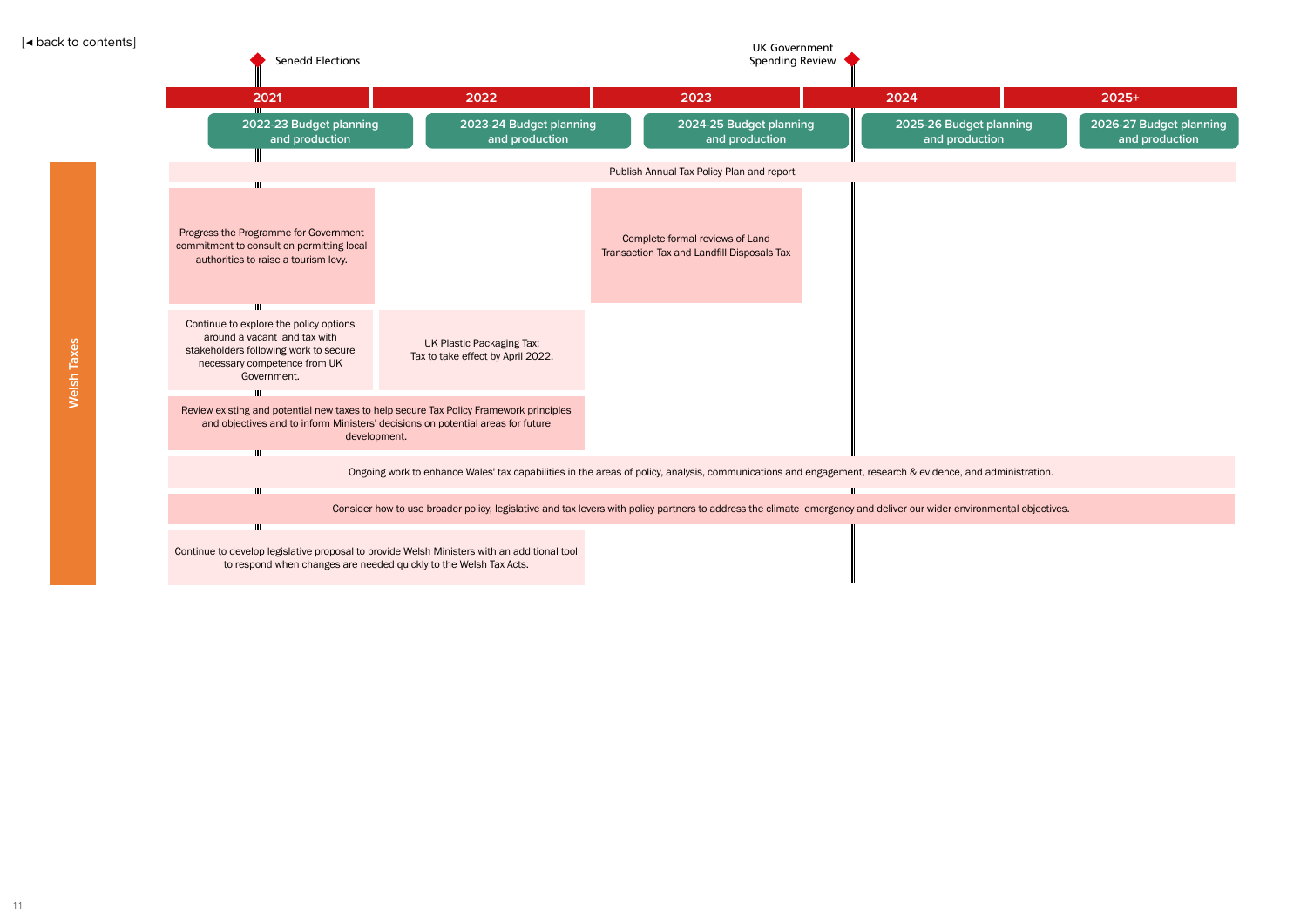anning **2026-27 Budget planning and production** aild on and strengthen engagement efforts with the citizens in Wales on budget priorities. challenges. Annual review and evaluation process onference aims to bring together stakeholders from ut to help inform policy development. npact engagement efforts. ssess the impact of budget decisions and influence we could most effectively engage these groups to use social media and improve published budget sages simply, increasing citizen awareness of Welsh Budget (tax and spending) ext, recovery context and future involvement. **oually assess targets and reach** 

areas. Consider ways of working across government

| <b>Senedd Elections</b>                                                                                                                                                                                                                                                                                                        |                                                                                                                                              | <b>UK Government</b><br><b>Spending Review</b>                                                                                                                                                                                                                                                                                                                                                                           |   |                                                                                                                                             |                                      |                |
|--------------------------------------------------------------------------------------------------------------------------------------------------------------------------------------------------------------------------------------------------------------------------------------------------------------------------------|----------------------------------------------------------------------------------------------------------------------------------------------|--------------------------------------------------------------------------------------------------------------------------------------------------------------------------------------------------------------------------------------------------------------------------------------------------------------------------------------------------------------------------------------------------------------------------|---|---------------------------------------------------------------------------------------------------------------------------------------------|--------------------------------------|----------------|
| 2021                                                                                                                                                                                                                                                                                                                           | 2022                                                                                                                                         | 2023                                                                                                                                                                                                                                                                                                                                                                                                                     |   | 2024                                                                                                                                        |                                      | $2025+$        |
| 2022-23 Budget planning<br>and production                                                                                                                                                                                                                                                                                      | 2023-24 Budget planning<br>and production                                                                                                    | 2024-25 Budget planning<br>and production                                                                                                                                                                                                                                                                                                                                                                                |   | 2025-26 Budget planning<br>and production                                                                                                   |                                      | 2026-27<br>and |
| Identifying areas of best practice for<br>involvement and engagement approaches<br>across government departments and<br>wider public sector                                                                                                                                                                                    | Develop more targeted messaging and<br>communications to illustrate the impact<br>of spend across government departments<br>and budget areas | Moving from awareness to engagement drawing on good practice identified, to help assess the impact of budget deci                                                                                                                                                                                                                                                                                                        |   | spending priorities                                                                                                                         |                                      |                |
| Continued Ministerial engagement with<br>key stakeholders, such as Statutory<br><b>Commissioners, Local Government</b><br>and Third Sector and Shadow Social<br>Partnership Council, to discuss<br>preparations and priorities for the<br>2022-23 Draft Budget                                                                 | Develop new methods for informing our<br>stakeholders on the Budget process, and<br>how they can inform and have influence.                  | Explore further engagement opportunities with stakeholder groups to determine how we could most effectively enga                                                                                                                                                                                                                                                                                                         | Ш | influence budget priorities.                                                                                                                |                                      |                |
| Use social media ahead of the draft<br>Budget publication to illustrate how<br>the Welsh Government receives and<br>spends its money; highlight the role<br>of the Minister for Finance and Local<br>Government and communicate the theme<br>and key messages of the 2022-23 draft                                             | Seek insight from targeted groups with a<br>view to developing Budget literacy content<br>to support engagement.                             | Develop content library to incorporate<br>insight from targeted groups into new<br>material.                                                                                                                                                                                                                                                                                                                             | Ш | Continue to explore opportunities to use social media and improve p<br>documentation to disseminate key messages simply, increasing citizen | Government Budget (tax and spending) |                |
| budget. Campaign content includes digital<br>assets such as films, infographics, and<br>a budget explainer. Media activity on the<br>day includes a press notice to media,                                                                                                                                                     |                                                                                                                                              | Ongoing capture of insight around citizen experience and awareness in order to inform developing narrative for COVID-19 context, recovery context and future<br>Ongoing monitoring and evaluation of communications activity to ensure delivery against objectives and to continually assess targets and reach                                                                                                           |   |                                                                                                                                             |                                      |                |
| interviews, a film from the Minister and<br>a digital animation for use across media<br>channels, all illustrating the key budget<br>messages. The digital assets developed<br>will continue to be deployed in further<br>campaigns with the objective of continuing<br>to increase awareness of the annual<br>budget process. | Work with partner organisations, and<br>draw on expertise from the new Budget<br>Improvement Impact Advisory Group.                          | Reflect on learning and advice to inform and develop 3 year engagement strategy to build on and strengthen engagem<br>aim of increasing impact at both stakeholder level and amongst wider citizens in Wales on budget prior                                                                                                                                                                                             |   |                                                                                                                                             |                                      |                |
| Ш                                                                                                                                                                                                                                                                                                                              |                                                                                                                                              | As devolved tax responsibilities mature, continue to utilise the Tax Engagement Group as a vehicle to explore, support and inform policy making, identifying future opportunities and challenges. Annual review and<br>of input to inform subsequent years.                                                                                                                                                              |   |                                                                                                                                             |                                      |                |
| $\mathbf{II}$                                                                                                                                                                                                                                                                                                                  |                                                                                                                                              | Welsh Treasury's annual tax conference (typically held before summer recess) - helping to deliver on our commitment to open, honest and transparent approach to tax policy. The conference aims to bring togethe<br>across Wales, the UK and from international partners to help promote the Welsh tax agenda, share good practice and latest developments on tax policy and invite input to help inform policy developi |   |                                                                                                                                             |                                      |                |
| Ш                                                                                                                                                                                                                                                                                                                              |                                                                                                                                              | Regular mapping and analysis of stakeholders for tax areas to ensure effective whole engagement effort for tax agenda. Review methods for measuring impact engagement efforts.                                                                                                                                                                                                                                           |   |                                                                                                                                             |                                      |                |
| Ш<br>Continued to explore opportunities<br>to engage across Welsh Government<br>departments to develop narrative around<br>spend and impact and increase reach.                                                                                                                                                                |                                                                                                                                              | Develop more targeted messaging and communications to illustrate the impact of spend across government departments and budget areas. Consider ways of workin<br>to target messaging in these areas, increasing awareness and encouraging wider engagement.                                                                                                                                                               | Ш |                                                                                                                                             |                                      |                |